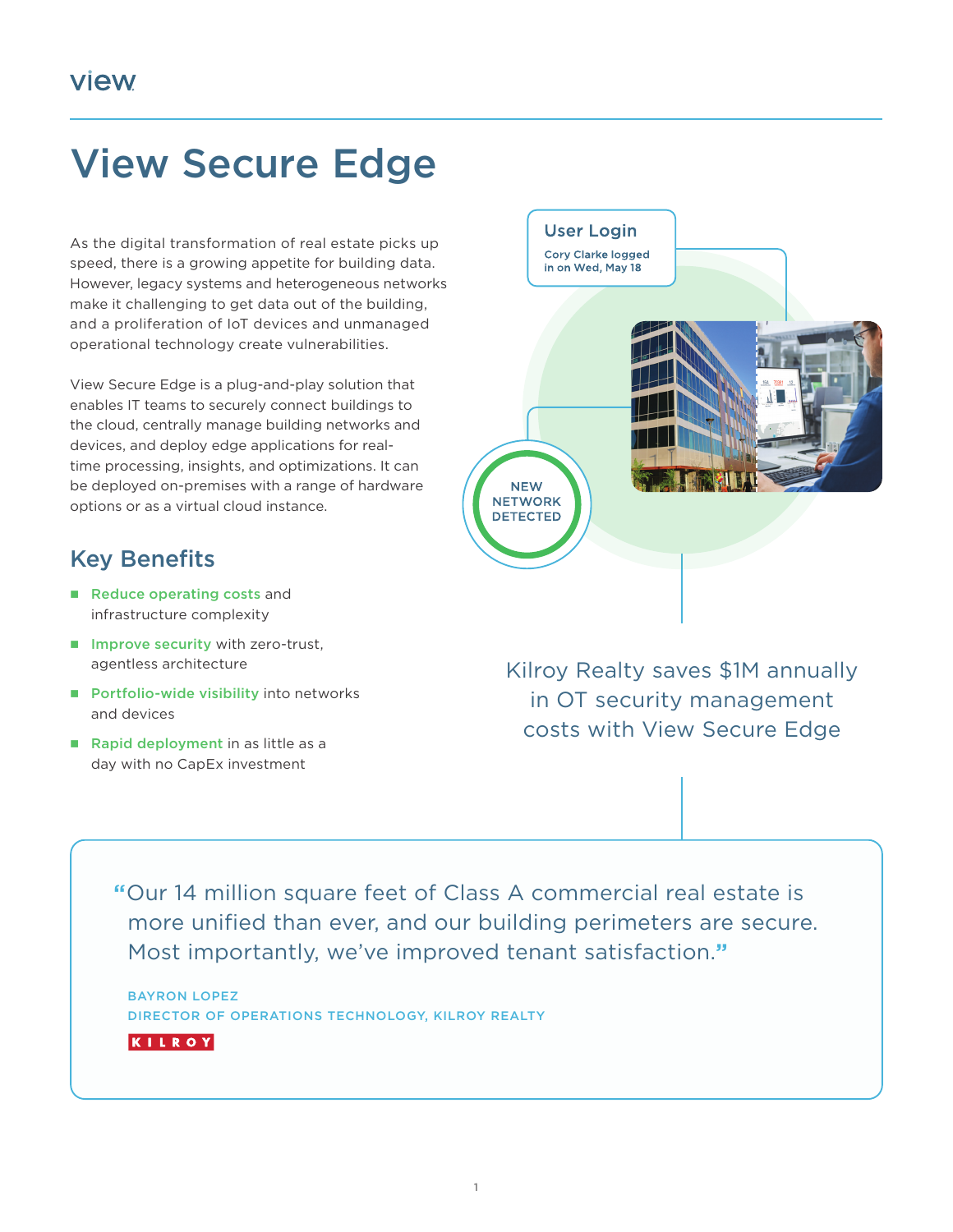## Centralized network and device management



#### Zero-trust OT network and device security —

zero-trust network architecture, next generation firewall security policy orchestration, and certificate management

Secure tunnels to the cloud — end-to-end encryption and support for multiple cloud platforms including Microsoft Azure, AWS, Google Cloud Platform, and more

#### Cloud-based management, observability, and

analytics — single pane of glass for converged network and device management across your entire portfolio, plus automated network and device discovery tools

#### Edge compute environment and services

marketplace — cloud-based container management and orchestration of apps at the edge, with edge clustering to increase performance and redundancy, and one-click deployment of popular edge applications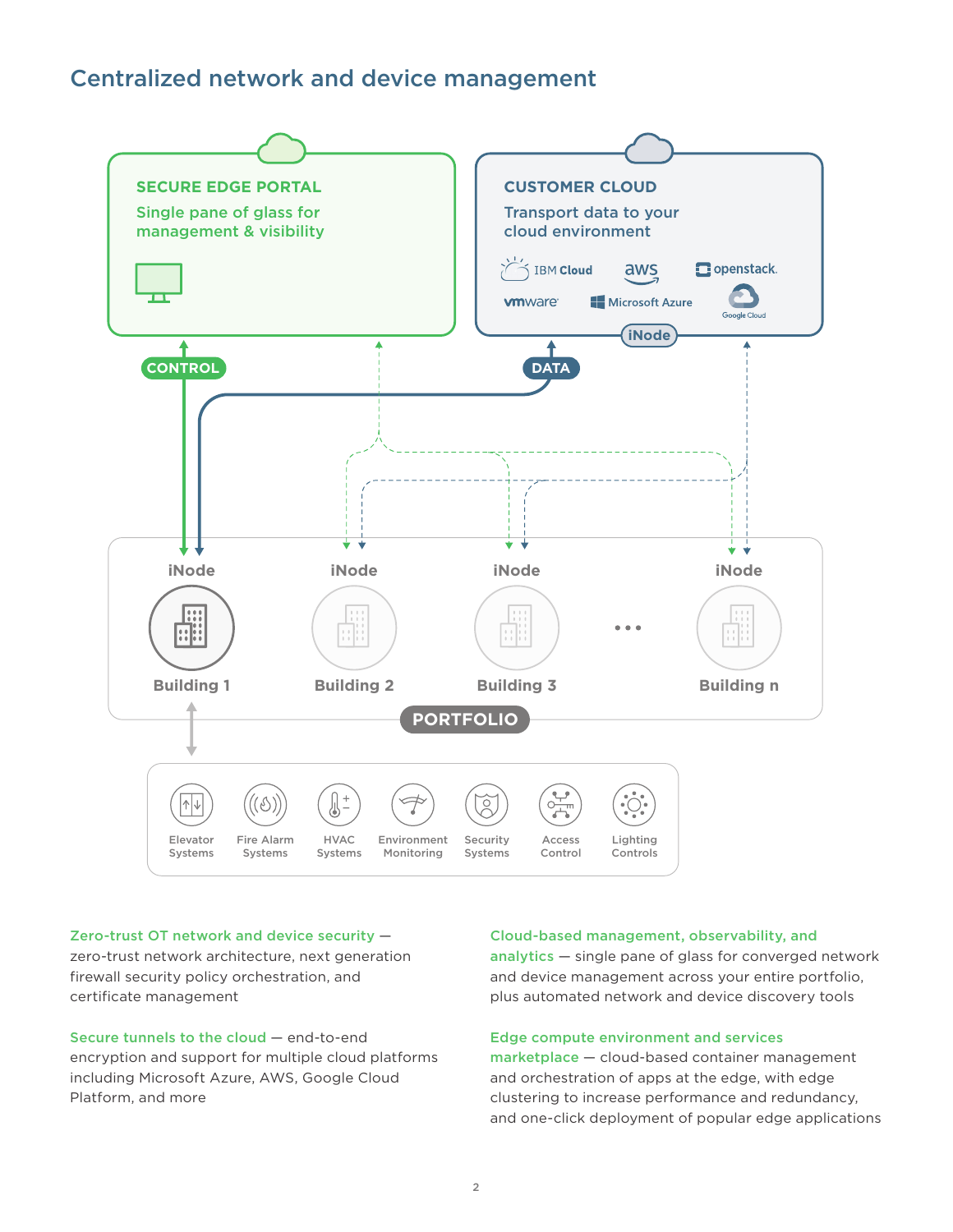## Accelerate Time to Value With the Edge Service Marketplace

View partners with leading real estate technology providers to offer out-of-the-box integrations with popular solutions to deliver a seamless smart building experience and accelerate business value.



## Key features

#### OT & IoT Service

- Zero touch provisioning
- Automatic many-sites-to-many-cloud secure connections
- 802.1Q VLAN support
- Edge Firewall-as-a-Service
- **Web application firewall**
- Advanced tunnel firewall: granular, 7-tuple rules, independent app and sensor traffic control
- Advanced alerts
- Data diode
- Device & asset discovery services
- $\blacksquare$  High availability & load balancing at the edge
- One-arm mode

#### **Security**

- Zero-trust network architecture
- Hardened OS
- Trusted platform module hardware
- **BIOS trusted boot verification**
- X509v3 certificate based mutual authentication with automatic rotation, renewal, and revocation
- AES-256 encryption in transit and at rest
- **T** Two-factor auth
- Remote management of security patch delivery
- SIEM integration support

### Edge Application Environment

- Cloud-based container orchestration
- Support for Docker, Azure and AWS repository
- DHCP/NTP/DNS servers
- Foghorn
- Edge Service Marketplace for data & automation applications
- Support for custom application
- Comprehensive application observability, data security and governance

- Third party PEN tested by BishopFox and Truvantis
- **Meets Google's device certification** for digital buildings
- Real Estate Cyber Consortium approved technology

### Certifications Hardware & Virtualization

- RS232, RS482/485
- RJ45 ethernet
- 4G/LTE/5G support
- 1 RU form-factor
- **Fanless**
- AWS, Azure, VMware ESXi 6.X, 7.X, GCP, Openstack
	- Min 4GB RAM, 2 VCPU, 10GB disk